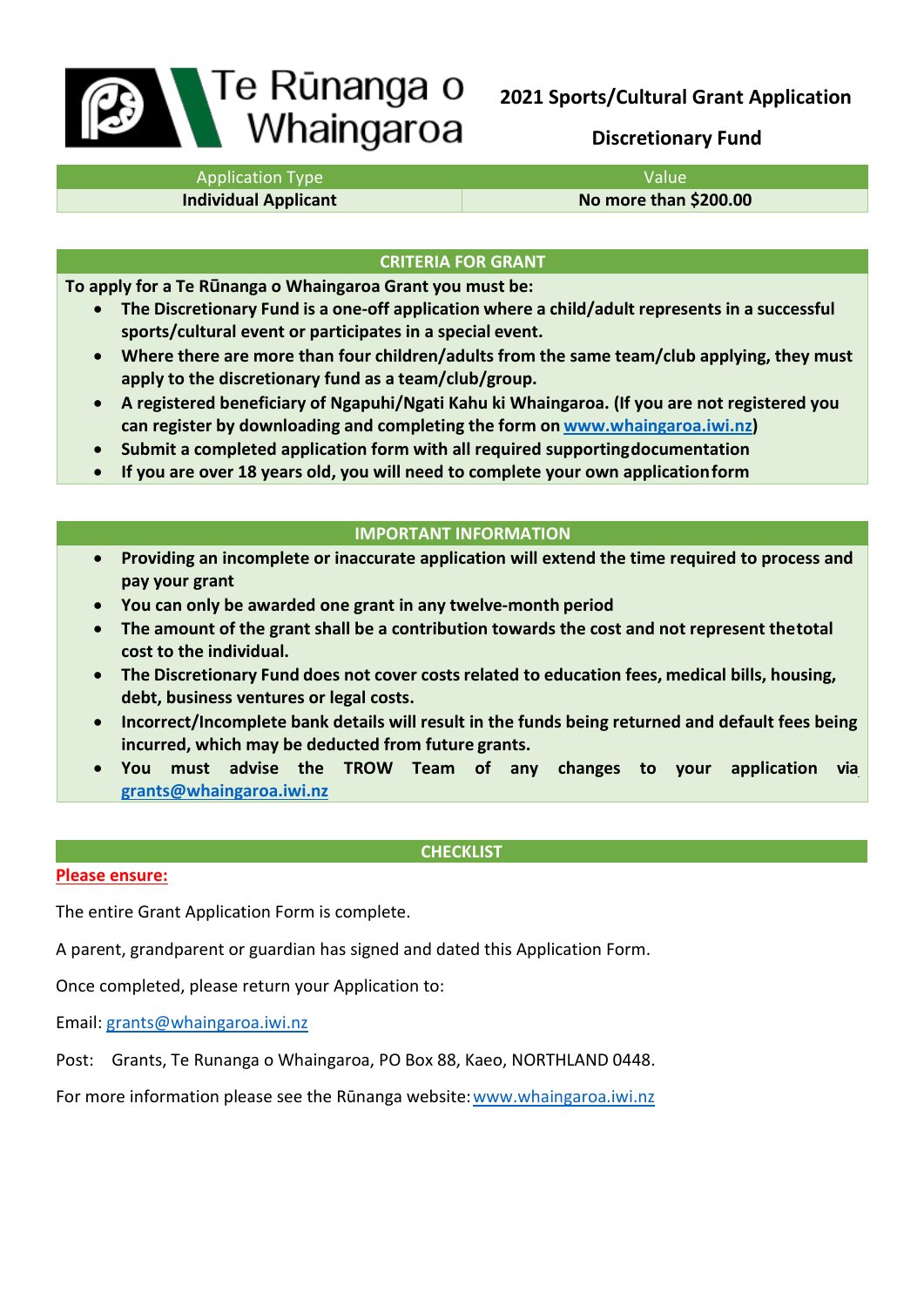#### **APPLICANT INFORMATION**

#### **Personal Details**

| <b>First Names:</b> | Surname:                                         |
|---------------------|--------------------------------------------------|
| Date of Birth:      | $\Box$ Gender $\Box$ Tane $\Box$ Wāhine $\Box$ : |

#### **Postal/Physical address**

| Home Address: |           |
|---------------|-----------|
| Suburb:       | City:     |
| County:       | Postcode: |

#### **Contact Details:**

| Phone:  | Mobile:                                            |
|---------|----------------------------------------------------|
| E-Mail: | $\Box$ I DO NOT want my e-mail on the mailing list |

Is the applicant a registered member of Te Rūnanga O Whaingaroa?  $\Box$  Yes  $\Box$  No Reg#:

# **KEY CONTACT INFORMATION**

This section is to be completed by the person who:

- We will engage with, where direct communication cannot be had with the applicant; and/or
- Is signing the application on behalf of the applicant as he/she is under 18yrs of age

| First Names:   |  |                                                                                                                    | Surname:                                           |
|----------------|--|--------------------------------------------------------------------------------------------------------------------|----------------------------------------------------|
| Date of Birth: |  |                                                                                                                    | Gender $\square$ Tāne $\square$ Wāhine $\square$ : |
|                |  | Relationship to applicant: $\Box$ Parent $\Box$ Grandparent $\Box$ Guardian (Please provide proof of guardianship) |                                                    |

Are you a registered member of Te Rūnanga O Whaingaroa?  $\Box$  Yes  $\Box$  No Reg#:

#### **EVENT INFORMATION**

- You must apply for funding at **least twenty** working days BEFORE the event happens.
- Provide in writing, a letter and profile outlining your event, including your achievements, and a photograph for the Rūnanga website. This can be as brief or as long as you wish.
- Provide a letter of verification from your coach, teacher or organisation on letterhead, confirming your participation in this event.
- Advise what the funding applied for is contributing towards and provide these overall costs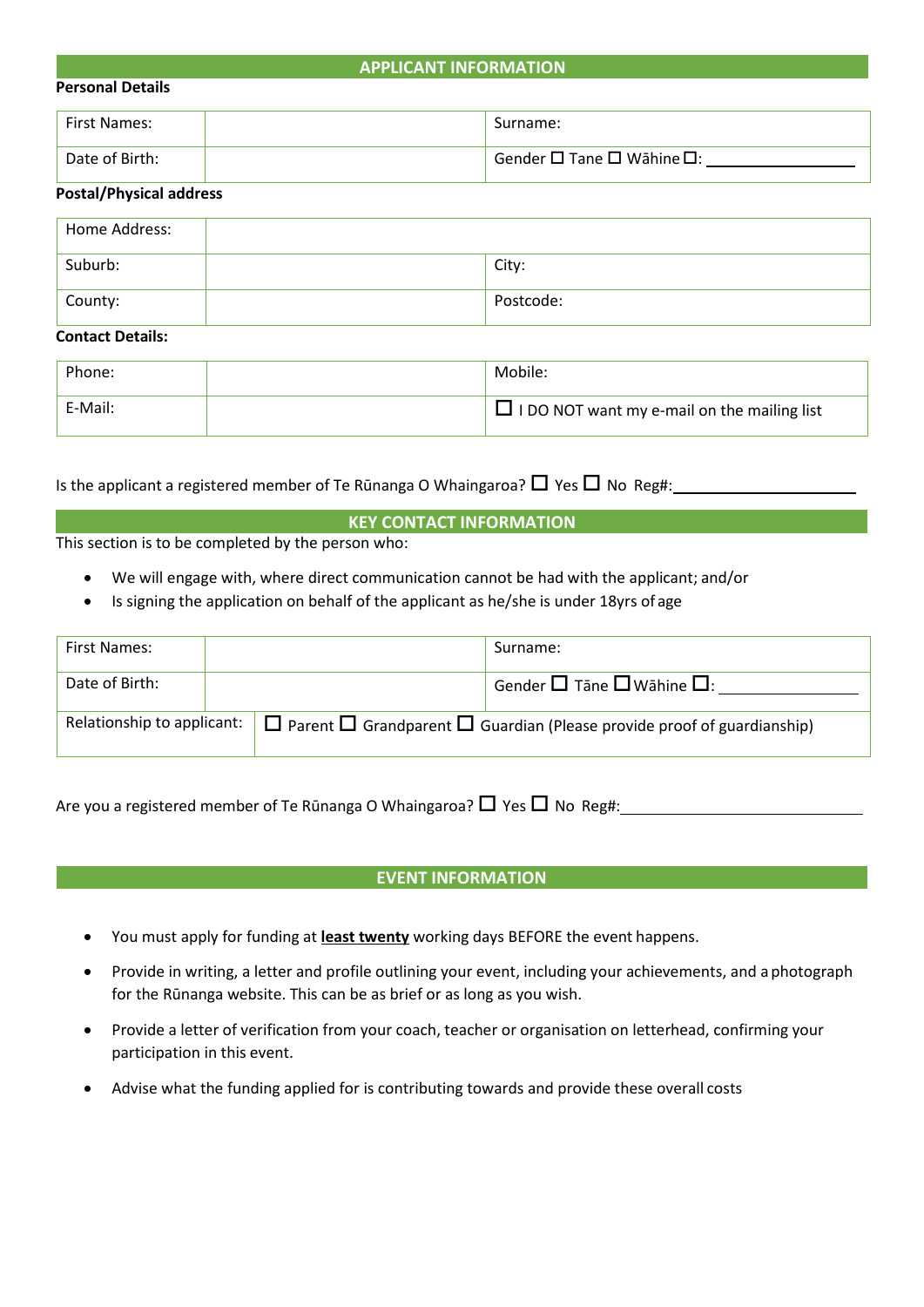| <b>TE REO MÃORI (OPTIONAL)</b>                                                                                                                                                   |
|----------------------------------------------------------------------------------------------------------------------------------------------------------------------------------|
| Is the applicant learning Te Reo Māori? $\Box$ Ae $\Box$ Kāhore                                                                                                                  |
| If Ae, can you indicate where                                                                                                                                                    |
| $\Box$ Spoken at home $\Box$ Books $\Box$ Internet $\Box$ Online Apps $\Box$ At a centre $\Box$ Other:                                                                           |
| If the applicant is not but is wanting to learn Te Reo Maori, what are the barriers to this?                                                                                     |
|                                                                                                                                                                                  |
|                                                                                                                                                                                  |
| What type of Te Reo Māori resources would you support for you and your whanau to learn Te Reo.                                                                                   |
| $\Box$ Books $\Box$ Online (Podcasts & Webinars) $\Box$ Games $\Box$ Apps $\Box$ Waiata $\Box$ Print material $\Box$ Wānanga $\Box$ Reo<br>Classes $\Box$ Kura Reo $\Box$ Other: |
|                                                                                                                                                                                  |

| <b>BANK ACCT. DETAILS</b>                                                                                       |               |                    |        |  |
|-----------------------------------------------------------------------------------------------------------------|---------------|--------------------|--------|--|
| Payment made to?                                                                                                |               |                    |        |  |
| $\Box$ My nominated account $\Box$ Direct to a provider                                                         |               |                    |        |  |
| Bank Account Name: 1988 and 2008 and 2008 and 2008 and 2008 and 2008 and 2008 and 2008 and 2008 and 2008 and 20 |               |                    |        |  |
| <b>Bank Account Number:</b>                                                                                     |               |                    |        |  |
| <b>Bank</b>                                                                                                     | <b>Branch</b> | Account            | Suffix |  |
| <b>Bank Name:</b>                                                                                               |               | Payment Reference: |        |  |